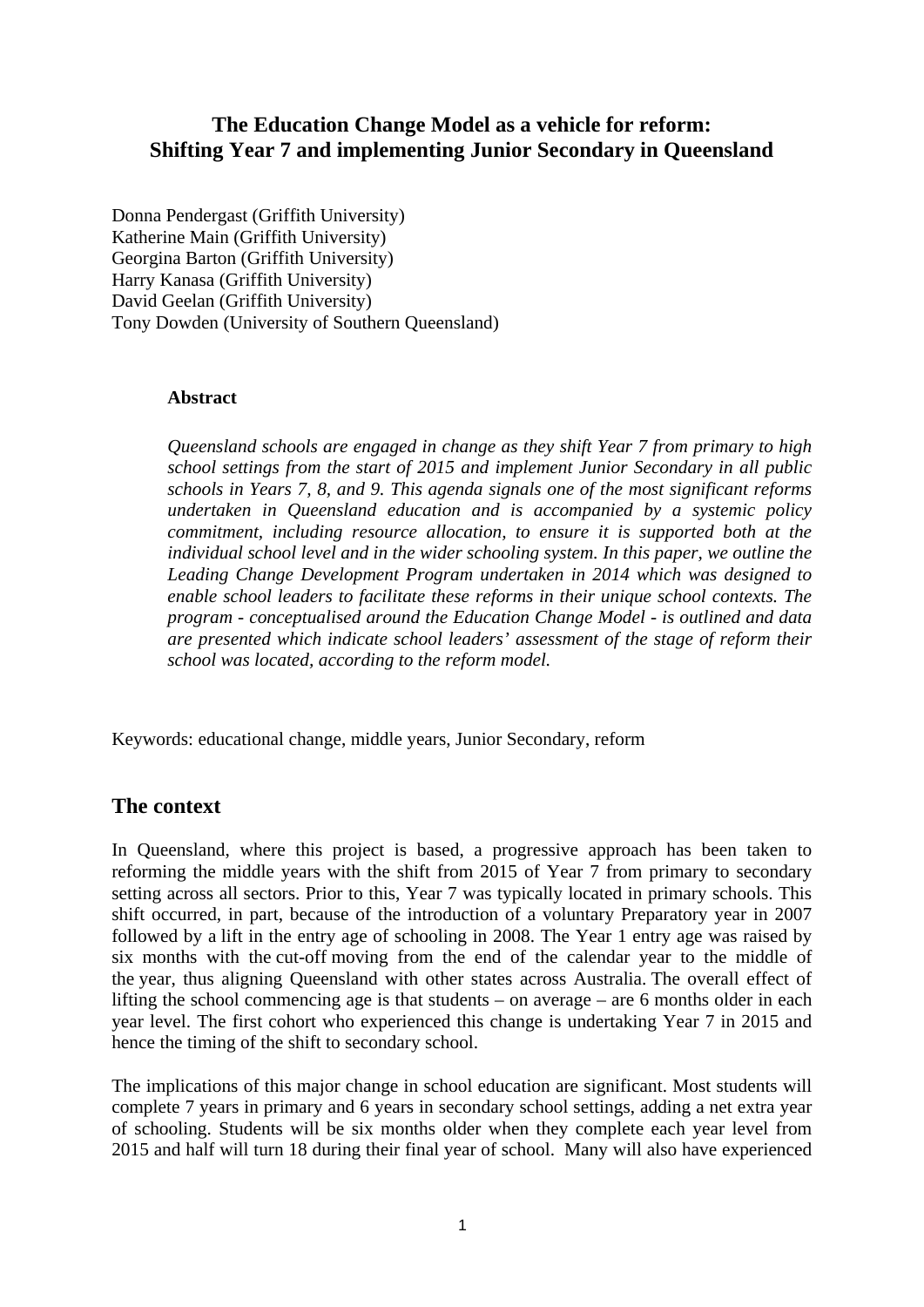the shift in government schools to a Junior Secondary model for Years 7-9, which demands a more defined approach to teaching and learning for young people.

Importantly, national analyses that compare year level data will – for the first time from 2015 onwards – be of students at the same age as well as year level across the nation. In the past this has not been the case for Queensland students in high stakes data analyses of student performance, such as the National Assessment Program: Literacy and Numeracy (NAPLAN), which is an annual assessment for students in Years 3, 5, 7 and 9. NAPLAN is comprised of tests in the four domains of: reading, writing, language conventions (spelling, grammar and punctuation), and numeracy (Australian Curriculum, Assessment and Reporting Authority [ACARA], 2013). Until 2015, the average age of students in Queensland compared to other jurisdictions in Australia was approximately 6 months younger, an explanation confirmed by researchers to be an influence on student scores (Daraganova, Edwards, & Sipthorp, 2013).

Indeed, an early indicator of the possible benefits of the major reforms is the 2015 NAPLAN results for Queensland. In a press release announcing the state as the most improved nationally with leaps in Years 3, 5 and 7 scores, the Minister for Education credited the introduction of the preparatory year; older school starting age; and the shift of Year 7 to secondary for the best ever results in reading, spelling and numeracy - all experienced by these year levels for the first time with Year 7s at the vanguard (Wordsworth, 2015). In addition, Year 5 students were reported as third in the nation in reading and numeracy and Year 3 third for grammar, punctuation and numeracy. This is a dramatic shift from the usual tail end placing of Queensland in many of these domains.

## *Junior Secondary*

Concomitant with the shift of Year 7, from 2015 Queensland public schools must ensure alignment to new guidelines for the delivery of Years 7, 8 and 9; the approach being known as Junior Secondary (Department of Education and Training [DET], 2012). Based on much of the middle years' literature over recent decades, this approach involves intentional structural arrangements and a philosophical commitment that aim to provide optimal learning opportunities for young adolescents. The focus on young adolescent experiences of schooling and the role teachers play is critical because it locates educational policy and practice in ways that move beyond taken-for-granted notions of adolescents and adolescence (Vagle, 2012).

The introduction of the new Junior Secondary phase of education in Queensland is based on the six 'Guiding Principles' developed by the Australian Council for Educational Research (ACER, 2012) as described in Table 1. These principles are intended to provide challenging educational offerings that engage young adolescents, while at the same time giving them a sense of belonging and support during the changes they face.

| <b>Guiding Principle</b> | Explanation                                                                                                                                                                            |
|--------------------------|----------------------------------------------------------------------------------------------------------------------------------------------------------------------------------------|
| Distinct identity        | Junior Secondary students will be encouraged and supported to develop their<br>own group identity within the wider high school. This can involve dedicated<br>school areas and events. |

|  | <b>Table 1: Junior Secondary Guiding Principles</b> |  |
|--|-----------------------------------------------------|--|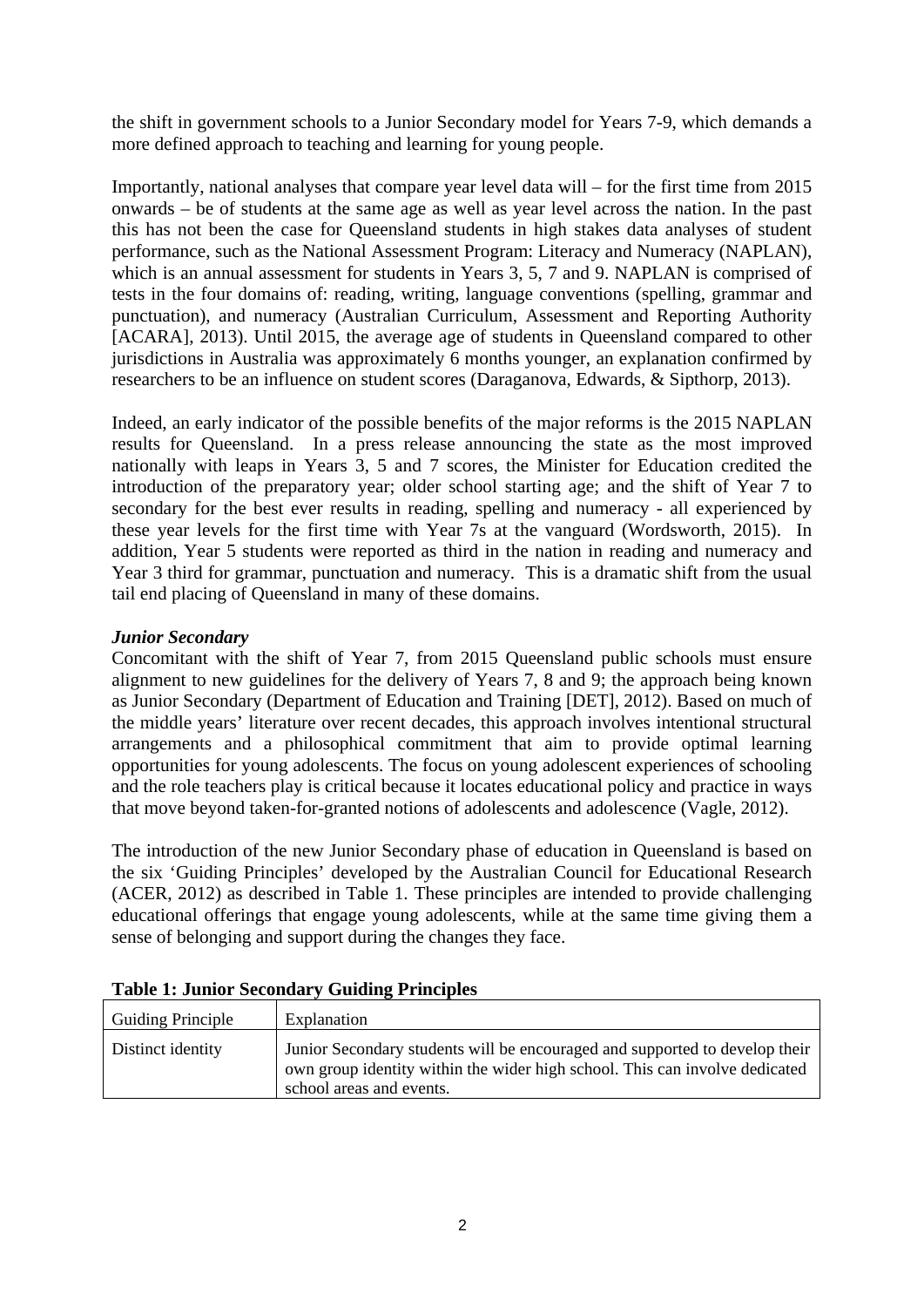| Quality teaching                    | Teachers working with students in the Junior Secondary years will be given<br>the skills they need through additional professional development, so they can<br>support young teens through these crucial early high school years.                       |
|-------------------------------------|---------------------------------------------------------------------------------------------------------------------------------------------------------------------------------------------------------------------------------------------------------|
| Student wellbeing                   | We will meet the social and emotional needs of Junior Secondary students<br>with a strong focus on pastoral care. For example, schools could provide a<br>home room to support students as they adjust to new routines and greater<br>academic demands. |
| Parent and community<br>involvement | We want parents to stay connected with their students' learning when they<br>enter high school. Parent involvement in assemblies, special events, award<br>ceremonies and leadership presentations will be welcomed.                                    |
| Leadership                          | Schools will be encouraged to create leadership roles for students in Years 7,<br>8 and 9. Dedicated teachers experienced with teaching young adolescents<br>will lead Junior Secondary supported by the principal and administration<br>team.          |
| Local decision-<br>making           | The needs of each school community will influence how Junior Secondary is<br>implemented in each school.                                                                                                                                                |

#### (ACER, 2012)

While there is some contestation of the appropriateness of these Guiding Principles and indeed a challenge that there is a negligible evidence base of the effectiveness of specific approaches to teaching and learning for young adolescents (Dinham & Rowe, 2007), the purpose of this paper is not to explore this consideration but to focus on the implementation of the Leading Change Development Program underpinned by the Education Change Model. The reform was supported by a systemic policy commitment, including resource allocation, ensuring it is supported both at the individual school level and in the wider schooling system, thus providing optimal conditions for effective reform.

It is evident that when taken together, the shift of Year 7 to secondary and the implementation of Junior Secondary Guiding Principles represent one of the most significant reforms undertaken in Queensland education. In fact, all 259 unique public schools with Year 7 in 2015 have been engaged in reforming their middle years. These schools have been familiarised with the Guiding Principles since their release in 2012, and for 20 pilot schools, Year 7 moved to the secondary setting in 2013. Importantly, some schools are configured as P-10 or P-12, and hence Year 7 has always been co-located. For the vast majority of schools however, Year 7 students shifted to secondary school settings from the beginning of the 2015 school year and, for the first time, the Junior Secondary model became fully operational. The question then is how do schools implement such a reform, remain mindful of their unique contexts, and ensure consistency and alignment to the core expectations of the Junior Secondary Guiding Principles?

In 2014, all 259 public high school leadership teams, represented by 3 people from each school including the Principal, participated in a program known as the *Leading Change Development Program* (Pendergast et al., 2014) (hereafter referred to as the Program). This Program aimed to build school leadership capacity to direct effective change processes in schools, specifically in preparation for the transition of Year 7 and the consolidation of the intentional approach to teaching Years 7-9 through the full implementation of the Junior Secondary model. The role of leadership teams in guiding school communities through this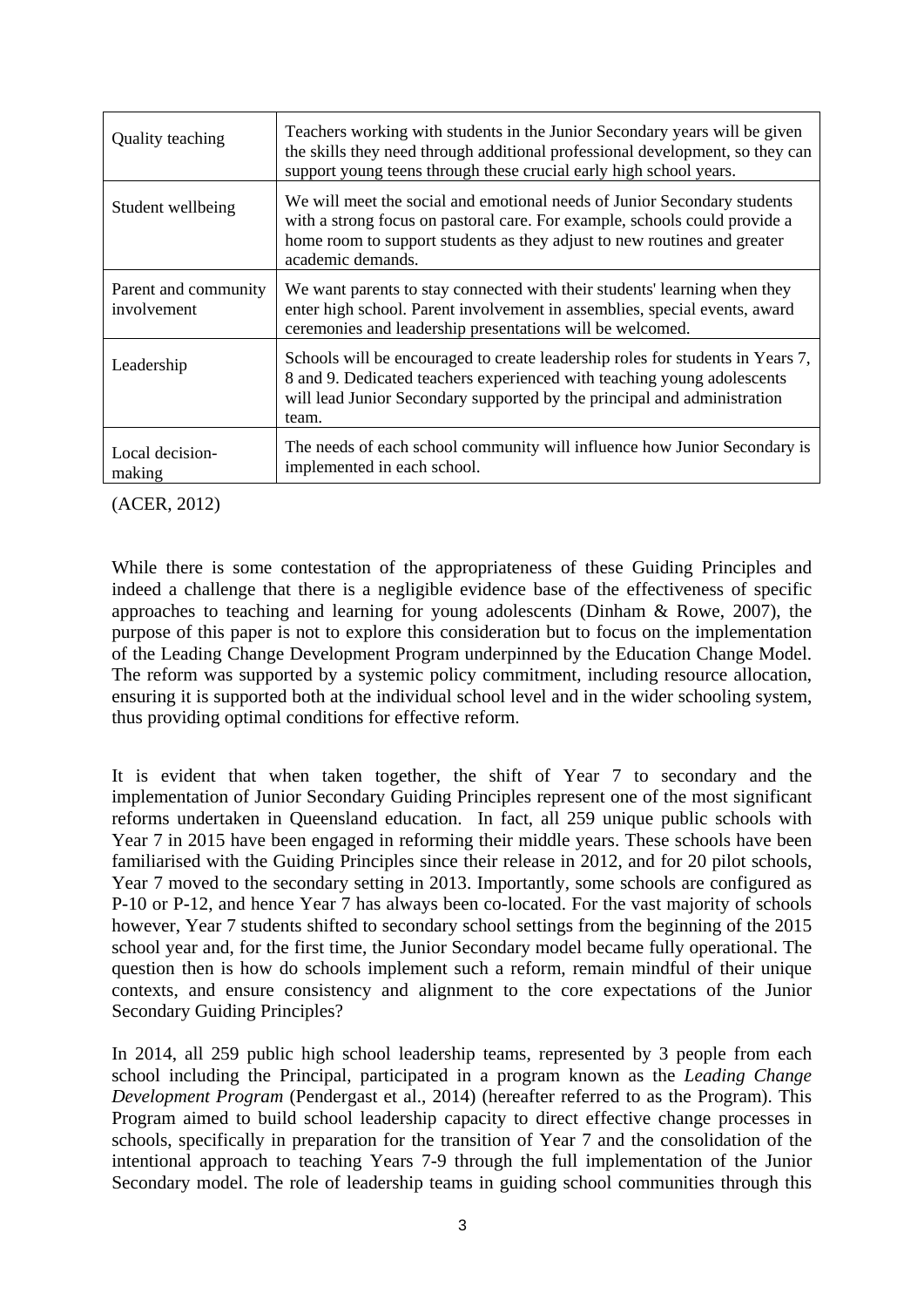reform required a planned and deliberate approach to enabling change that reflected the needs of each school context, thus there was no 'one-size-fits-all' approach. The Program was developed by a team of academics from Griffith University, along with a number of external partners, and in consultation with various officers of the state education authority. It was conceptually built around a distinct model known as the Education Change Model (ECM), which is detailed later in this paper. Importantly, it was informed by the education reform literature, to which this paper now turns.

# **Reforming schools and school systems**

There is a growing field of knowledge about the effectiveness of change processes, especially in the context of reforming education systems, which have at their core the imperative to improve student learning outcomes (Organisation for Economic Cooperation and Development [OECD], 2015). The complexity of educational change is further exacerbated by a range of national, state, and local reform agendas with schools often attempting to implement a number of reforms simultaneously and from different starting points, with leaders having to face multiple choices and combinations of decisions along the reform path (Mourshed, Chijioke, & Barber, 2010), as was certainly the case in this reform moment.

In Australia, education systems are undergoing rapid change in education policy and practice. For many Australian schools, the overarching framework guiding this change is *The Melbourne Declaration on Educational Goals for Young Australians* (Ministerial Council on Education, Employment, Training and Youth Affairs [MCEETYA], 2008), which is connected to this project in that it identifies enhancing middle years teaching and learning practices as a priority. The need for attention to a middle years' policy recognises that early adolescence and the transition to high school is "a time when students are at the greatest risk of disengagement from learning. Student motivation and engagement in these years is critical, and can be influenced by tailoring approaches to teaching" (MCEETYA, 2008, p. 10). Along with this focus on teacher practice for young adolescents, the recently released *Action Now: Classroom Ready Teachers* (Teacher Education Ministerial Advisory Group [TEMAG], 2014) sets out 39 recommendations which seek to improve teacher readiness for classroom work. The current focus on teacher effectiveness is also affirmed by Dinham and Rowe (2007) and Hattie (2003) who argued that this is one of the most important factors influencing student learning outcomes, particularly in the middle years.

In their analysis of twenty education systems around the world, Mourshed, Chijioke, & Barber (2010) revealed there are eight predictable elements that contribute to reform improvements, ranging from understanding where the system is situated in regard to a range of features, to specific leadership, classroom, and structural factors. Importantly, they note that a 'spark' is often required to trigger major change and that a "system can make significant gains from wherever it starts and a timeline of 6 years or less is achievable" (p. 14). This spark can be the result of a crisis or a major reform initiative. They also note that for reform to be sustained over the long term, improvements must be integrated into the "very fabric of the system pedagogy" (Mourshed et al., 2010, p. 71).

The initial 'spark' for the reform in Queensland was clear evidence of relatively mediocre teaching quality (Goos et al., 2008; Luke et al., 2003; Masters, 2009) over several years, along with growing evidence that certain pedagogical approaches appeared to be more suited to young adolescent learners (Middle Years of Schooling Association [MYSA], 2008;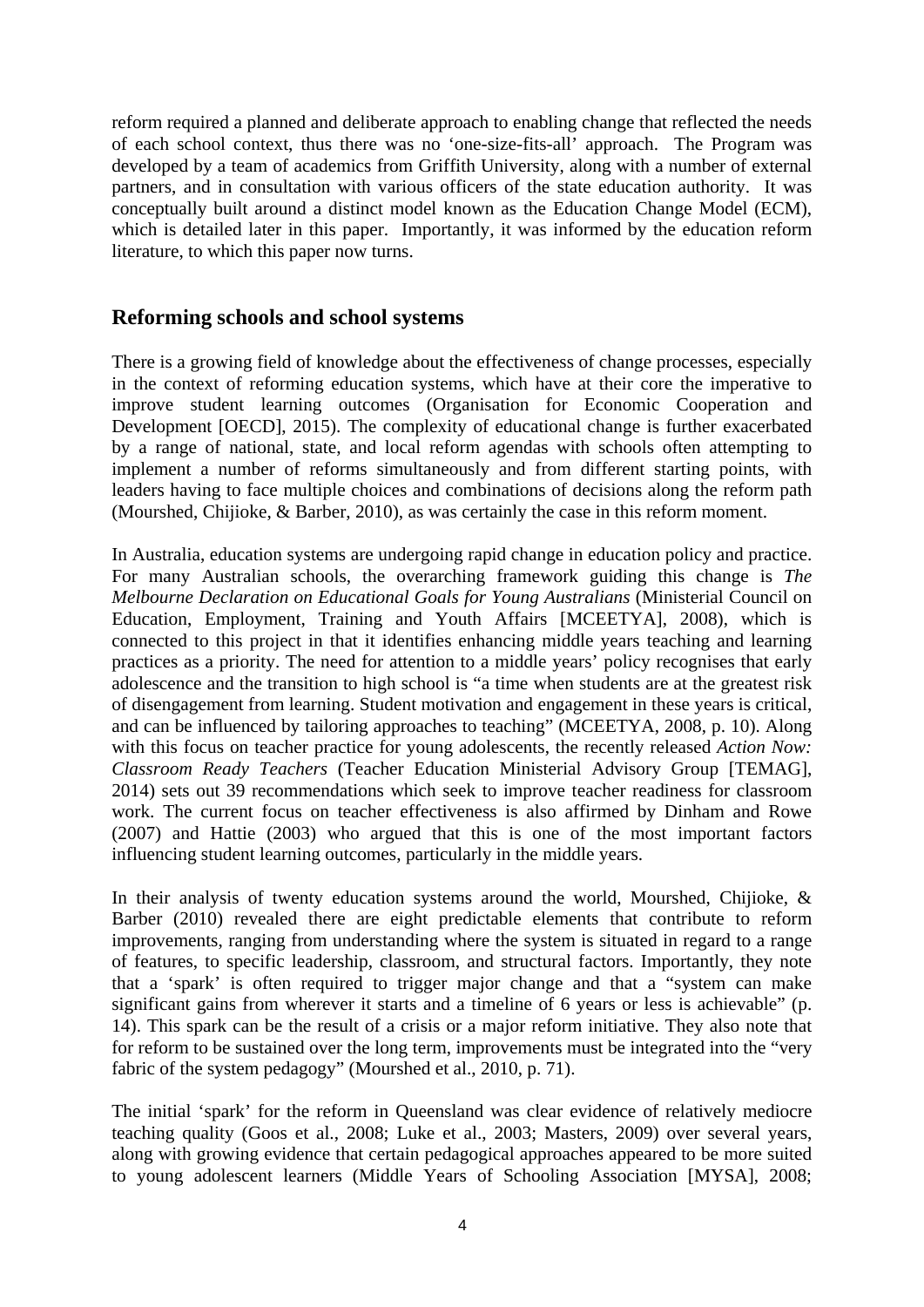Pendergast et al., 2005). Concerns had also been raised around Queensland students' literacy and numeracy scores against national and international benchmarks (Luke et al., 2003; Masters, 2009). This spark eventually led to the development of the ACER theoretical framework underpinning the reform entitled *Junior Secondary – Theory and Practice* (ACER, 2012). This framework specifies both a structural arrangement of the incorporation of the final year of primary school into the lower years of secondary school, and a philosophical approach involving the use of age-appropriate pedagogies and approaches in response to the identified needs of early adolescence. In relation to the Queensland reform, three key features to success: (1) the teacher as an active agent, (2) an intermediary between the school and the system, and (3) strong leadership, should be considered (Mourshed et al., 2010).

The concept of a teacher as an active agent of school reform and development is central to educational practices and policies. Teachers must be active and effective agents of the intended change. In fact, teachers then act as both the subjects, who need to change individual practices, and agents, who implement reform, of this change (Main, 2013). Providing opportunities for individuals to work together and have collective responsibility to improve practice is a positive, whereas a lack of agency has been recognised as a problem in school development. The importance of enabling collaborative practices to properly develop and become established is highlighted by Hattie (2003) in his synthesis of over 50,000 studies and 800 meta-analyses of student achievement, when he drew the major conclusion that "the remarkable feature of the evidence is that the biggest effects on student learning occur when teachers become learners of their own teaching" (Hattie, 2003, p. 86). In order to achieve collaborative practices teachers need time to reach a common understanding and hence establish a shared commitment, thereby setting up the conditions for embedding a shift in the fabric of the teaching and learning in a school or system (Fullan, 2001). In the context of the Junior Secondary reform in Queensland, a focus to move from the student to the teacher as the subject and agent of implementing the reform is necessary (ACER, 2012).

Developing a middle layer between the school and the system is also critical for effective reform. The form that this middle layer takes can vary and depends on the context and type of reform being implemented. In Mourshed et al.'s (2010) work, for example, the role of this mediating layer typically performed three tasks, namely: (1) providing targeted support to schools, (2) interpreting and communicating the improvement objectives, and (3) facilitating and encouraging the collaboration between schools. The inclusion of a research team to drive the Leading Change Program in this scenario served as a middle layer, mediating between the schools and the systems in which they operate.

In order for reform to be sustained in the longer term, the shaping of leadership is the third imperative (Mourshed et al., 2010). For Junior Secondary reform in Queensland, the leaders and teachers were identified as both the subjects and agents of change (ACER, 2012). In order for this change to be sustainable the leaders needed to be provided with opportunities for professional learning and to enable others to take risks. The National Middle School Association (NMSA) argued that leaders must be "committed to and knowledgeable about this age group, education research and best practice" and be "courageous and collaborative" (2001, p. 28). Being courageous as a leader embarking on a Junior Secondary reform means being willing to break down strongly held historical traditions pertaining to education for adolescents. The sustainability of such reforms requires leaders who support teachers within their school by providing explicit training in the necessary pedagogies associated with the reform and ensuring that continuity for those practices is then implicit within the school context.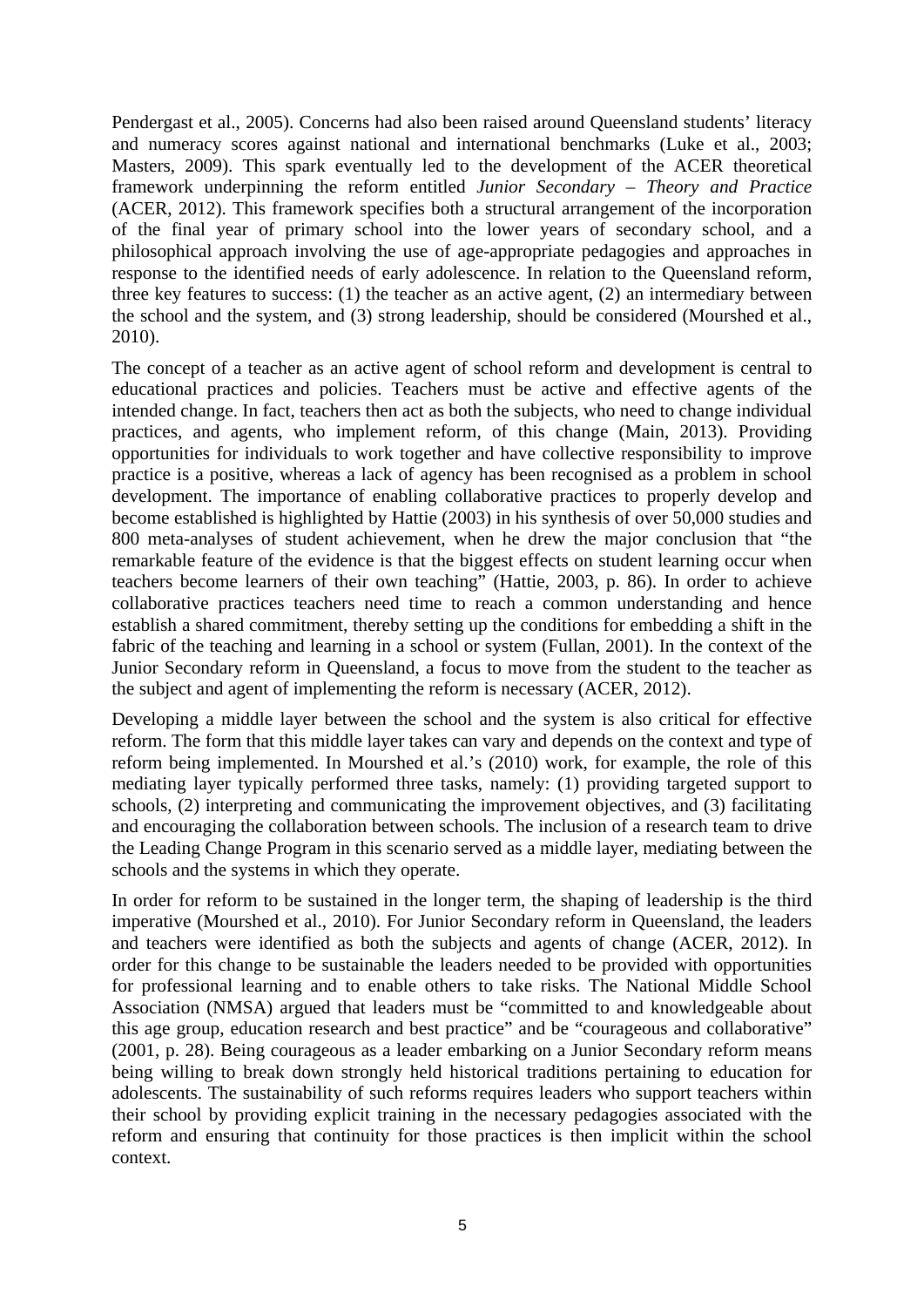Within these various layers of education reform, the need to identify a model that would be useful for this particular Program was crucial. This paper now turns to a description of the model selected.

## *The Education Change Model*

At the core of the Program is the Education Change Model (ECM) which was developed originally for reform processes in Australian middle schooling (Pendergast et al., 2005; Pendergast, 2006) and later used to facilitate state-wide reform of the early childhood sector in Victoria (Garvis et al., 2013). The model has been derived from an educational scenario, however, the principles underpinning the reform model are equally applicable to business, industry and community reform settings. The ECM has value for an individual, a site or setting, and the systemic level. At the individual level it can be used to assist people to determine the stage of reform they are operating at by reflecting on their own understandings and practices. Similarly, in a specific site, the phase of reform can be determined by auditing the evidence presented across the site. At the systemic level the components of the phases outlined in the ECM support further progress in implementation. Hence, the adoption of the ECM is applicable to the innovative change in school reform in this project.

The ECM proposes that programs of reform are typically established in three phases, gradually introducing particular core component changes, and typically spanning seven years, depending upon circumstances. These phases are: the Initiation phase, the Development phase and the Consolidation phase. Both the ECM and the relevant literature recognise that educational reform often takes longer than expected or typically allowed for in reform schedules. The three broad phases can be mapped onto any major reform initiative, and feature indications of time taken to achieve each phase. The Initiation phase typically occupies the first year or two, the Development phase typically consumes the next two to five years, and the Consolidation phase can last over a further five to ten years. The time periods associated with each of the three phases are indicative only and can be accelerated through the alignment of enablers. Similarly, inhibitors can lead to dips in the progress of the reform program, thus adding extra time to the overall reform process. It is important to note the duration of the reform journey is consistent with the six year duration that Mourshed et al. (2010) indicated. The core components for each phase are presented in Table 2.

| <b>Initiation Phase</b>                                                                                                                                                                                                     | <b>Development Phase</b>                                                                                                                                                                                                                               | <b>Consolidation Phase</b>                                                                                                                      |  |  |
|-----------------------------------------------------------------------------------------------------------------------------------------------------------------------------------------------------------------------------|--------------------------------------------------------------------------------------------------------------------------------------------------------------------------------------------------------------------------------------------------------|-------------------------------------------------------------------------------------------------------------------------------------------------|--|--|
| 1-2 years                                                                                                                                                                                                                   | 2-5 years                                                                                                                                                                                                                                              | $5-10$ years                                                                                                                                    |  |  |
| Introducing new<br>$\bullet$<br>language and<br>philosophy<br>Focus on transition<br>$\bullet$<br><b>Establish Quality</b><br>$\bullet$<br>Teaching model -<br>structures, protocols &<br>practices<br>Establish leadership | Implement and refine<br>$\bullet$<br>Junior Secondary<br><b>Quality Teaching model</b><br>Encourage emerging<br>$\bullet$<br>leadership<br>Plan and implement,<br>$\bullet$<br>revise and renew<br>Facilitate learning<br>$\bullet$<br>communities for | <b>Refine Quality</b><br>Teaching practice<br>Lead and support others<br>Build capacity,<br>$\bullet$<br>ownership and<br>sustainable practices |  |  |

## **Table 2: Core Components of Education Change Model for Junior Secondary**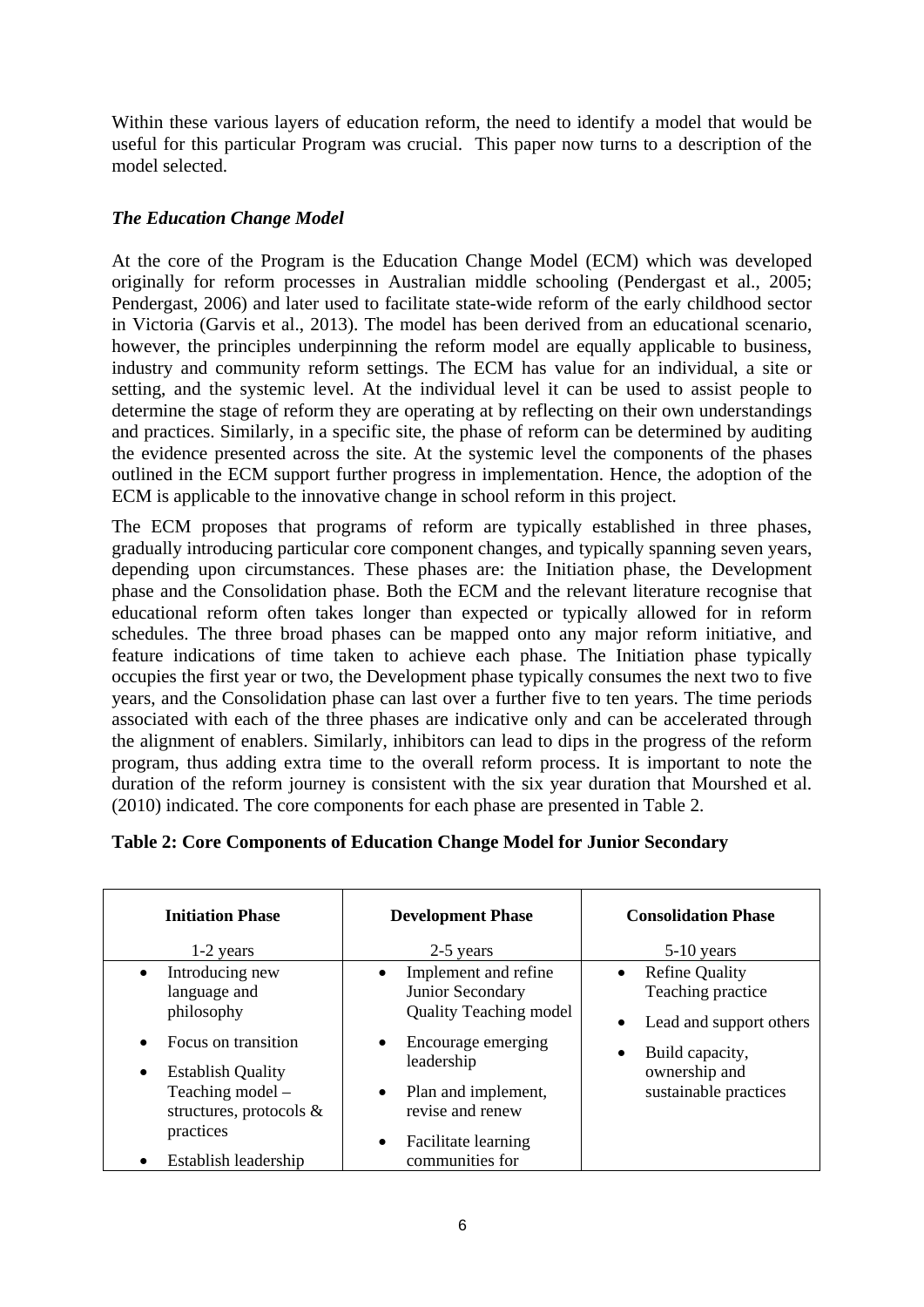| model                                                                             | teachers                                                            |  |
|-----------------------------------------------------------------------------------|---------------------------------------------------------------------|--|
| Plan and establish<br>evidence principles                                         | Use and extend<br>evidence sources                                  |  |
| Develop knowledge<br>$\bullet$<br>base around Junior<br><b>Secondary Learners</b> | Develop support<br>structures to enable<br>sustainability of reform |  |

Where these core components are not satisfactorily achieved within a particular phase, there may be a dip in the pace and rate of progress being made. Enablers to reform include: clarity of vision and philosophy; existence of a risk taking culture; leadership at systemic, school and teacher levels of operation; encouraging a collaborative culture with an emphasis on teachers as members of a learning community; provision of support for teacher professional development; and resource commitment, including time and finances. Inhibitors to reform leading to downward dips in progress include: lack of leadership, lack of funding, lack of vision and philosophy, poor evidence base, and lack of commitment (Pendergast, 2006).

With reference to the three key features necessary for reform – establishing collaborative practices, developing a mediating layer between the schools and the centre, and architecting tomorrow's leadership (Mourshed et al., 2010) – the ECM was utilised as the overarching frame to ensure these elements were achieved. The changes associated with the implementation of Junior Secondary, through the relocation of Year 7 into secondary schools and the establishment of Junior Secondary, are profound and will significantly change the schooling of young adolescents in Queensland. The change will take several years to be normalised within the system and, by utilising the ECM, it is apparent that sustaining change will be achieved only in the final phase of reform, that is, at the phase of Consolidation. Hence, the core components within the Initiation and Development phases of reform should be successfully achieved before a strong focus on building capacity, ownership and sustainable practices is embedded into the system and genuine Consolidation is able to be achieved. Table 3 provides a mapping tool for school communities consisting of the six Junior Secondary Guiding Principles within the context of the three phases of the ECM, thus closely linking the two for the purposes of reflecting on each phase of Junior Secondary reform.

| ຼ                                                   |                                     |                     |                      |                         |                |                    |
|-----------------------------------------------------|-------------------------------------|---------------------|----------------------|-------------------------|----------------|--------------------|
|                                                     | Junior Secondary Guiding Principles |                     |                      |                         |                |                    |
| Educational Change Model Phases and Core Components | Distinct<br>identity                | teaching<br>Quality | wellbeing<br>Student | community<br>Parent and | eadership<br>┙ | decision-<br>Local |
| <b>Initiation</b>                                   |                                     |                     |                      |                         |                |                    |
| Introducing new language, philosophy                |                                     |                     |                      |                         |                |                    |
| Focus on transition                                 |                                     |                     |                      |                         |                |                    |

## **Table 3: Tool for mapping Education Change Model phases and the Junior Secondary Guiding Principles**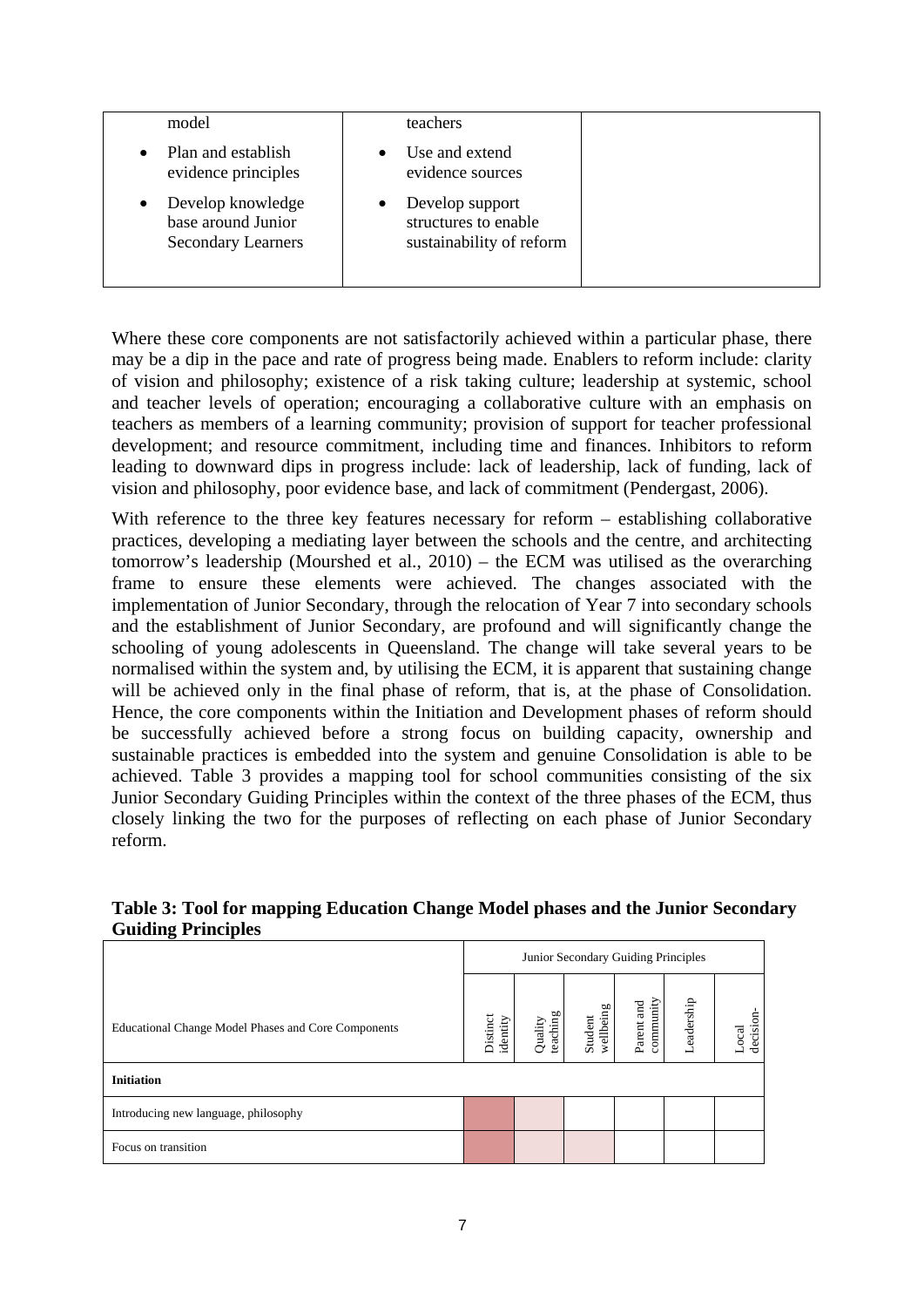|                                                                                        | Establish leadership model                          |                                                                        |  |  |  |  |  |  |
|----------------------------------------------------------------------------------------|-----------------------------------------------------|------------------------------------------------------------------------|--|--|--|--|--|--|
| Develop knowledge base around Junior Secondary learners                                |                                                     |                                                                        |  |  |  |  |  |  |
|                                                                                        |                                                     | Establish quality teaching model - structures, protocols and practices |  |  |  |  |  |  |
|                                                                                        | Plan and establish evidence principles              |                                                                        |  |  |  |  |  |  |
| Development                                                                            |                                                     |                                                                        |  |  |  |  |  |  |
|                                                                                        |                                                     | Implement and refine Junior Secondary Quality teaching model           |  |  |  |  |  |  |
|                                                                                        | Encourage emerging leadership                       |                                                                        |  |  |  |  |  |  |
|                                                                                        | Facilitate learning communities for teachers        |                                                                        |  |  |  |  |  |  |
|                                                                                        | Use and extend evidence sources                     |                                                                        |  |  |  |  |  |  |
|                                                                                        |                                                     | Develop support structures to enable sustainability of reform          |  |  |  |  |  |  |
|                                                                                        | Plan and implement, revise and renew                |                                                                        |  |  |  |  |  |  |
|                                                                                        | Consolidation                                       |                                                                        |  |  |  |  |  |  |
| Refine quality teaching practice                                                       |                                                     |                                                                        |  |  |  |  |  |  |
| Lead and support others                                                                |                                                     |                                                                        |  |  |  |  |  |  |
|                                                                                        | Build capacity, ownership and sustainable practices |                                                                        |  |  |  |  |  |  |
|                                                                                        |                                                     |                                                                        |  |  |  |  |  |  |
| Working towards increased complexity<br>Achieved at complex level<br>Commencing<br>Kev |                                                     |                                                                        |  |  |  |  |  |  |

Importantly, the ECM was applied in a context where the Junior Secondary framework had first been introduced in 2012, with variable uptake by 2014, when the Leading Change Program was underway. Hence, it was expected that the 259 schools would be at varied stages within the ECM. The tool, therefore, became useful to identify which of the core components had been addressed and which required more attention in order to ensure a smooth transition to the next stage. This information was relevant at a school level initially, then for the regions, and finally more widely at the system level in order to determine the overall progress of the reform and to predict and plan what was needed to achieve sustainable reform.

# **The Leading Change Development Program**

The Program was designed for schools just commencing this journey as well as for other purpose-designed schools, including those that had been pilot schools. In this way the Program aimed to work with all schools to further progress the development of their Junior Secondary program. The Educational Change Model, as outlined earlier in this paper, was utilised as the underpinning framework. The Program involved three stages, as presented in Table 4.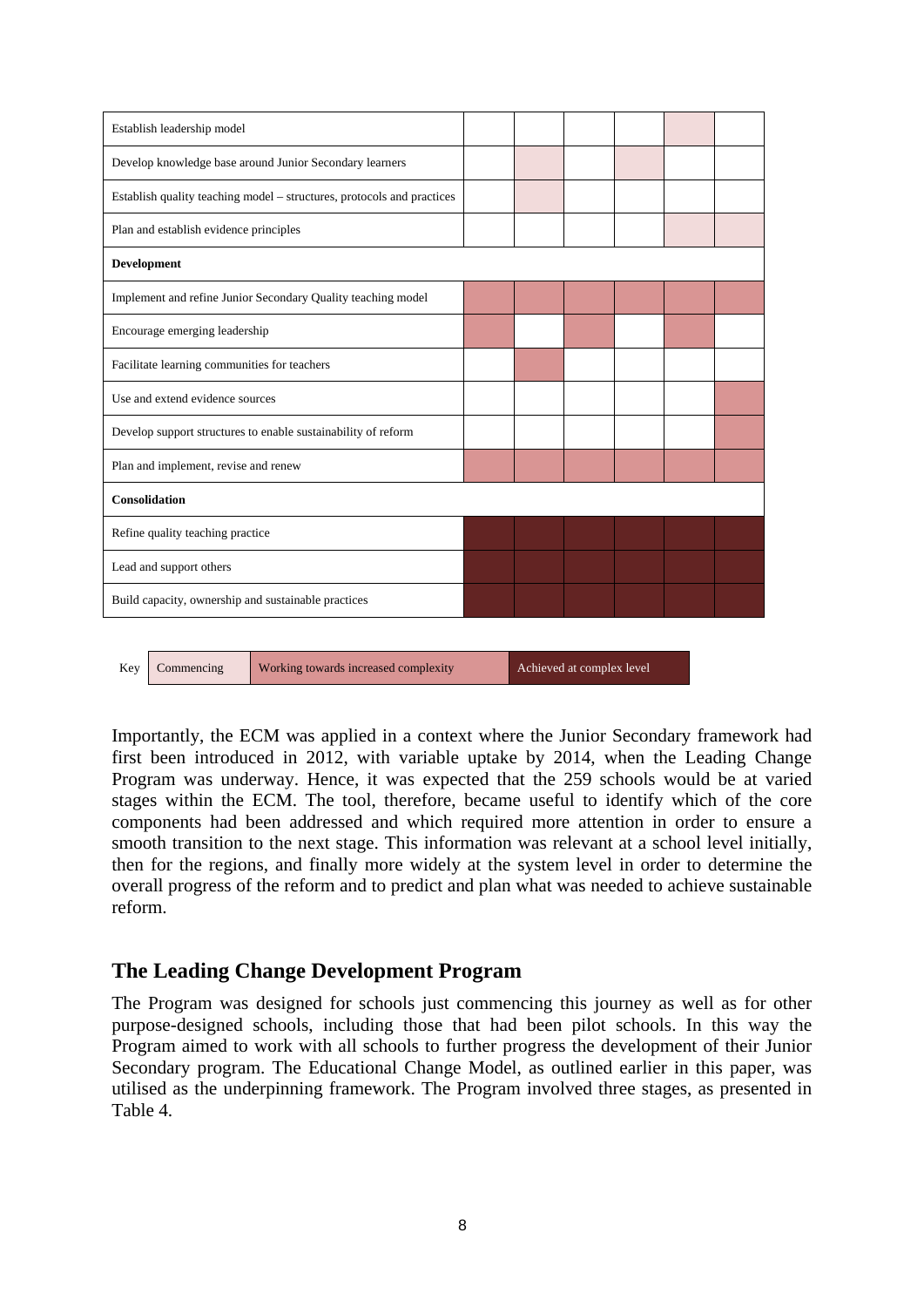| Table 4: Leading Change Development Program project stages |  |  |
|------------------------------------------------------------|--|--|
|                                                            |  |  |

| <b>Stage</b> | <b>Activity</b>                                                                                                         | <b>Timeline</b><br>(2014) |
|--------------|-------------------------------------------------------------------------------------------------------------------------|---------------------------|
|              | Two-day professional learning conference for school leaders                                                             | April-June                |
|              | Implementation with coaching support, including development   May-September<br>and/or further refinement of Action Plan |                           |
|              | One-day workshop for school leaders                                                                                     | September-<br>October     |

# *Stage 1*

In Stage 1, school leaders engaged in intensive professional learning where they were asked to determine their school's current phase of reform. Integral to this process was engaging with the resources to assist them to move forward through the change process. Central to this stage was the ECM (Pendergast et al., 2005) which was used in conjunction with John Kotter's (1996) *8 step Leading Change Model* and strongly guided by the principles garnered from the report, *How the world's most improved school systems keep getting better (*Mourshed et al., 2010*)*. Two hundred and fifty-nine (259) schools were involved in the twoday conferences held in the seven regions around the state.

For the purpose of the two-day conferences, the delivery team developed a comprehensive suite of resources that were made available to all schools via provision of a loaded USB device for each school and access to a purpose-built interactive website. Resources provided theoretical information and evidence-based research related to adolescent learners, the six Guiding Principles, the ECM and quality teaching strategies. Information, PowerPoint presentations, and activities were developed for twenty-eight topics ranging from effective practices for adolescent learners to building teams within schools. Leadership teams were informed that they were able to use or adapt these resources to best suit their contexts. During the two-day conference, evaluation tools were administered to gather evidence regarding: each leadership team's perceptions of (a) the efficacy of their teachers to teach in Junior Secondary, (b) their school's stage of reform based on the ECM, and (c) the effectiveness of the conference program itself as a form of professional learning.

## *Stage 2*

Stage 2 involved a coaching program individualised around clusters of schools to provide ongoing support over a period of months for each school leadership team. Each school had the opportunity to participate in a coaching process, though the original design was mandatory participation. All 259 schools were placed in 22 clusters that were negotiated with regional representatives. Each cluster included approximately 10 schools and was allocated two professional coaches. For 3-4 months the coaches were available for direct support to assist schools with their Junior Secondary 'Action Plans' as well as providing feedback and advice on three structured milestones. These documents were designed around an action learning model focused on a reflection tool for schools to consider progress to date, revisit goals and responsibilities, and seek feedback. The ECM data collected in Stage 1 enabled the development of school action plans. These plans were aimed to target areas that had the potential to inhibit reform.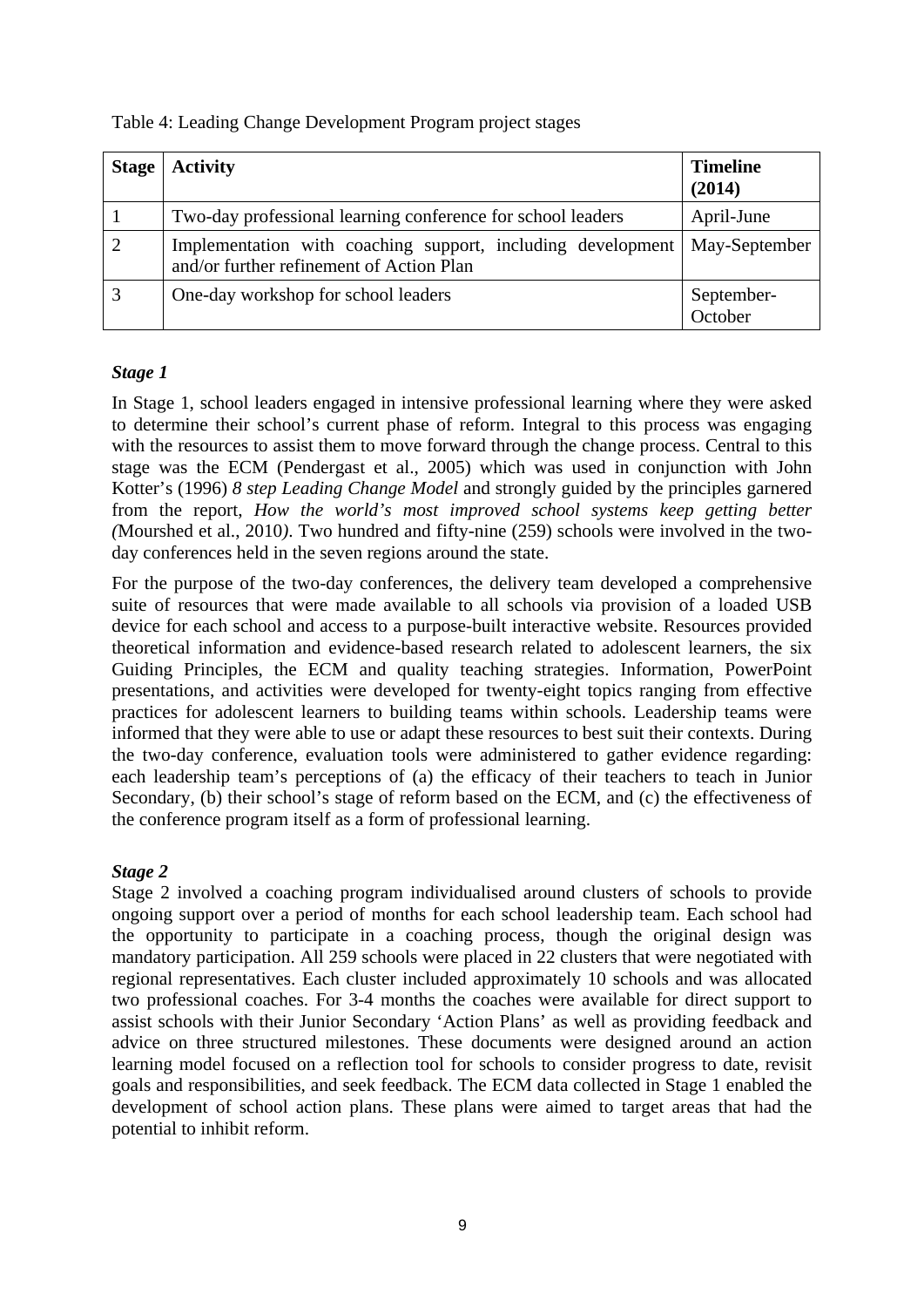Once schools uploaded their documents to the Leading Change website, coaches evaluated the documents and provided written feedback which included comments, recommendations for future direction, or provided additional resources. Of the 259 schools, 114 (44%) engaged in Milestone 1 (developing an action plan); 71 (25%) in Milestone 2 (refining the plan); and 60 (23%) in Milestone 3 (reflecting on the outcomes). Regional engagement ranged widely, from 71% to 10% for various milestones. In addition to the coaching process, four webinars were presented on topics that were most frequently requested by school leaders during the two-day conferences. The overall satisfaction for the coaching from participants who completed the survey administered at the one-day workshops (88 responses) was an overall mean of 7.2 out of 10 and mode of 8 out of 10. This indicates that the most common response for overall satisfaction was 8 out of 10, indicating that most participants were very satisfied with the coaching program (Pendergast et al., 2014).

#### *Stage 3*

Stage 3 provided an opportunity for the school leadership teams to reflect on and share their Action Plan achievements and their readiness for the change in 2015. The one-day workshop delivered in seven regions constituted the final phase of the Program. The one-day workshops were structured around the concept of best practice, with a focus on three key themes: Transition, Quality Teaching, and Evidence-based Practice. Sessions throughout the day were structured around Best Practice for the themes, followed by presentations from selected schools in each region to share effective practice on the themes. Following school presentations, school leadership teams engaged in activities that provided them with the structure and tools to reflect on different aspects of their school's progress in each area and to consider other strategies that could further support or enhance their Junior Secondary program. Schools were given opportunities to network and to share their successes in their program implementation efforts.

During the one-day workshops, evaluation tools used in the two-day conferences were utilised again to develop longitudinal understandings of: (a) each leadership team's perceptions of the efficacy of their teachers to teach in Junior Secondary; (b) their stage of reform based on the ECM, and (c) the effectiveness of the conference program itself as a form of professional learning. Underpinning the Program design was clear evidence that "purposeful professional learning for teachers and school leaders is one of the most effective strategies for improving student outcomes in our schools" (Australian Institute of Teaching and School Leadership [AITSL], 2012, p. 6). In the case of this project, continuing and targeted professional development was at the core of the strategy. This approach had a clear focus on the school leaders with the objective of enabling them to ensure that all high schools were ready to accept Year 7 students into their Junior Secondary structure. It also aimed to enhance and improve pre-existing Junior Secondary models with sound philosophical and educational practices in place. This readiness was to be inclusive of preparing teachers for this significant shift, enabling them to be self-efficacious and thereby better positioned to improve student learning in general.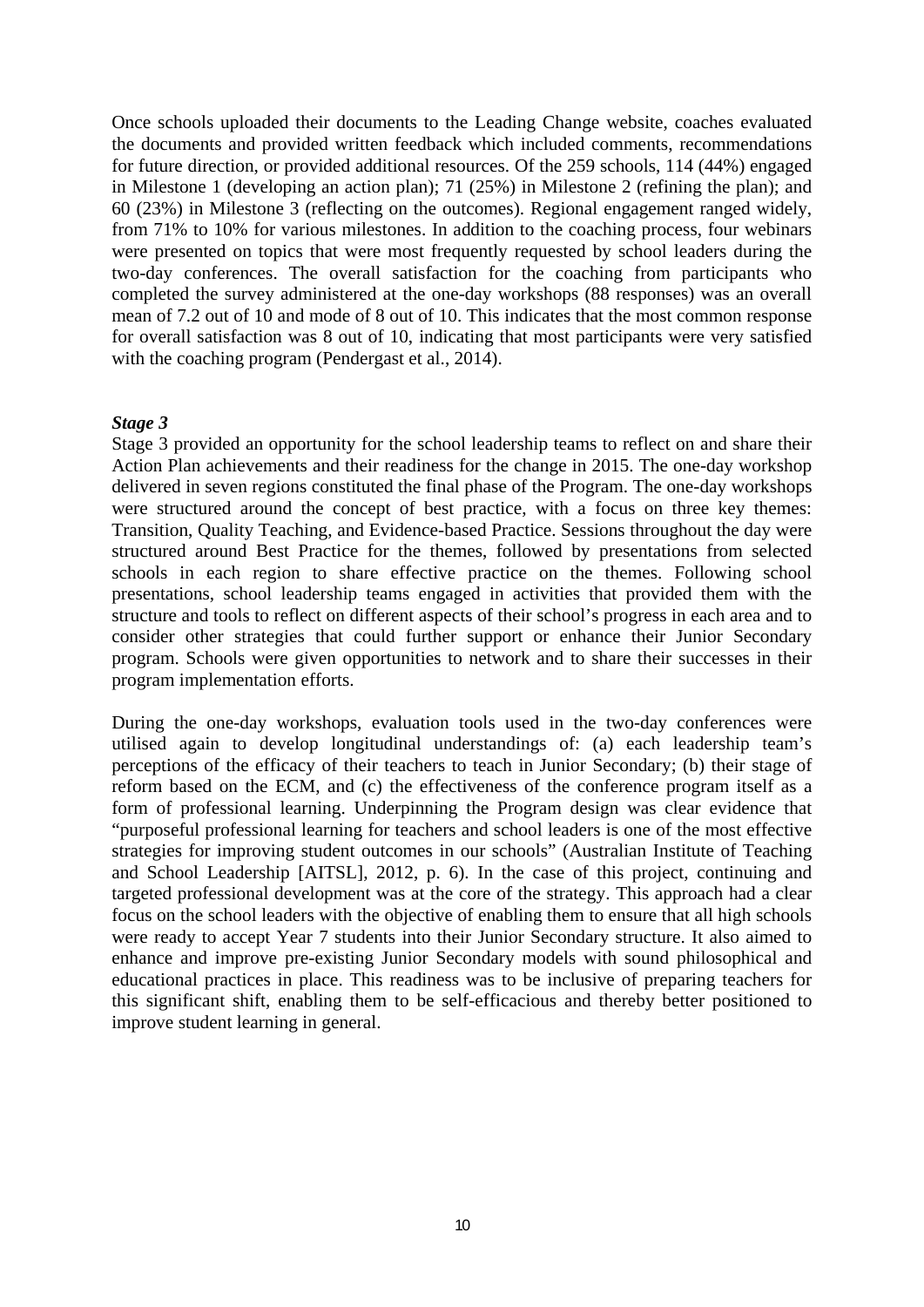# **Using the Education Change Model as an evaluation tool**

During the Program, evaluation tools were utilised to gather evidence from school leaders about: (a) the efficacy of their teachers to teach in Junior Secondary, (b) their school's stage of reform based on the ECM, and (c) the effectiveness of the conference program itself as a form of professional learning. This paper now discusses how the ECM was employed at the end of the three stages of the Program as a reflection tool for school leaders.

#### *The participants*

Each school had up to three school leaders present. A total of 247 of 259 school teams from seven regions across the state completed a survey which asked schools to consider the ECM core elements and hence map their stage of reform.

#### *The survey instrument*

The survey instrument was an electronic or paper based list of the 15 core components for each stage of the ECM. Respondents were invited to indicate the degree to which the component was in place, working through a discussion process to reach agreement on each item to determine their response on a 1-5 point Likert scale for each of the 15 core components in each of the three stages of the ECM. Participants were also asked to indicate their assessment of where they believed their school was located according to the stages of the ECM.

## *Findings*

Table 5 shows the number of respondents' assessment of their school's stage overall, combined for all regions. While the ECM has three defined phases, respondents indicated on a Likert scale and hence many indicated being part way between stages, as indicated by the numbers in the second and fourth columns (titled Cusp) of the ECM Stage portion.

|     | <b>Initiation</b> | <b>Development</b> |      | <b>Consolidation</b> | <b>TOTAL</b> |
|-----|-------------------|--------------------|------|----------------------|--------------|
| Mid | Cusp              | Mid                | Cusp |                      |              |
| 39  | 15                | 115                | 37   | 41                   | 247          |

#### **Table 5: Perceived Educational Change Model phase for school population**

As can be seen in Table 5, 54 schools indicated they were in the Initiation phase, 152 in the Development phase, and 41 in the Consolidation phase at the time the survey was administered. For each school, the process provided the opportunity to identify areas of strength and weakness for each of the 15 core components, thereby enabling a focus on these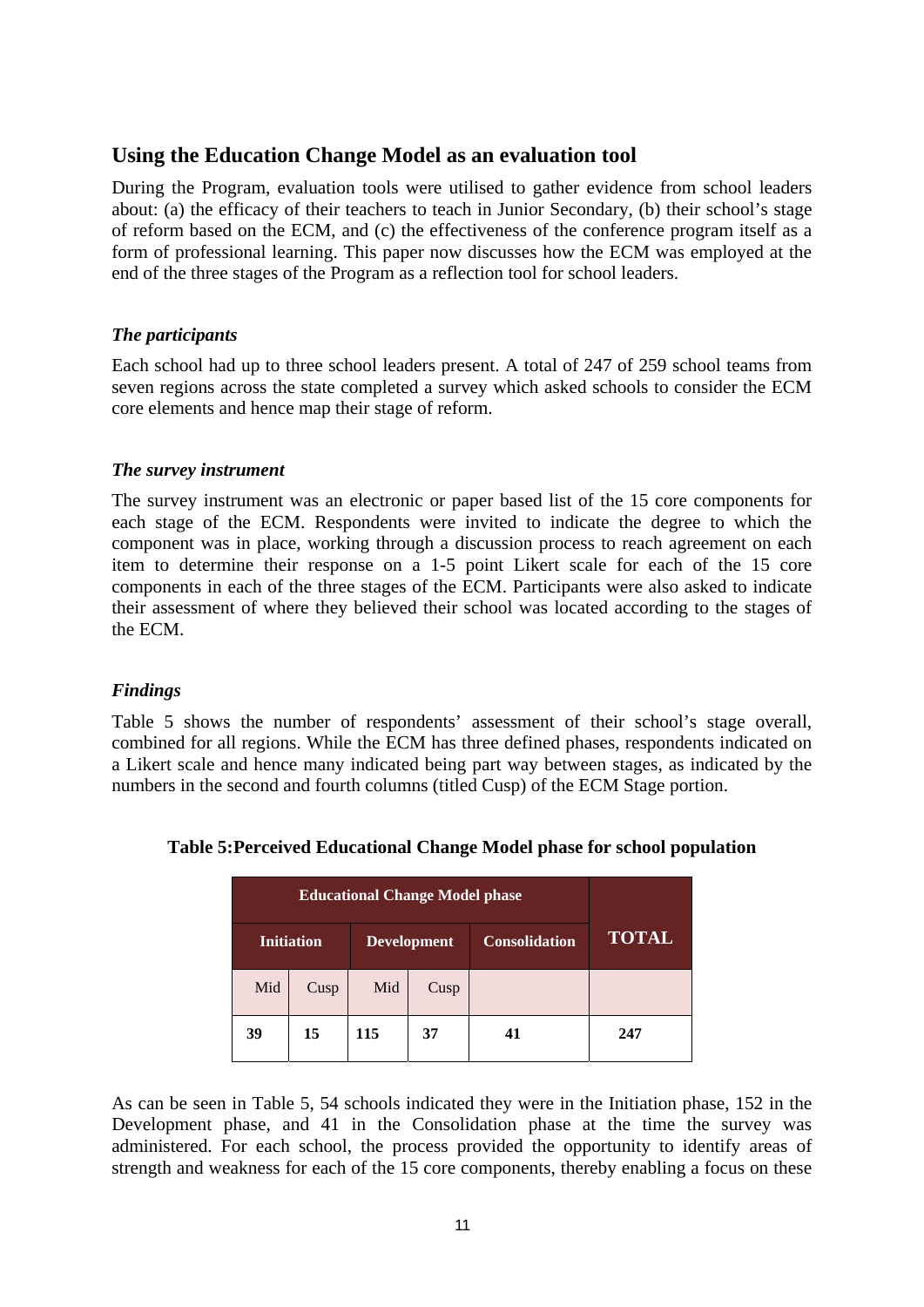components at the appropriate stage of reform. In this way, plans to address possible inhibitors and dips in the reform process could be initiated by the leadership team.

The respondents were also asked why they chose the phase as indicated. Figure 1 presents the resultant concept map generated through the use of Leximancer (Smith, 2006) of a content analysis of the 46 responses explaining how they determined their school's ECM phase. The visual representation indicates there are two main themes, each represented by a circle with the size of the circle indicating the number of comments related to the theme.

The comments have been analysed according to the associated phase: Initiation, Development or Consolidation – shown in red. The two themes that emerged from the data were: *developing in some areas* (100% connectivity) being common of the comments from respondents identifying being in the Initiation and Development phases; while the theme of *awaiting Year 7s* being common to respondents identifying being in the Initiation and Consolidation stages. In other words, the respondents indicated they are in this phase because Year 7s had not yet joined the school.



**Figure 1 Thematic analysis of responses explaining stage of the Educational Change Model**

With respect to the larger node *developing in some areas*, respondents indicated that they had achieved some of the core components but on balance, were in the second stage of the ECM, that is, some components were still developing. Also in this node were respondents who assessed themselves to be in the initiating stage. Comments typically related to being *involved in the pilot*, which applied to 20 of the schools, *the nature of the school*, along with *improvement*, *continue*, *developing*, *time* and *progress* – all themes that captured the notion of continuing on the journey of reform.

For the second node *awaiting Year 7s,* there was a strong connection with leadership teams who assessed their school as being in the final Consolidation phase of reform. Terms such as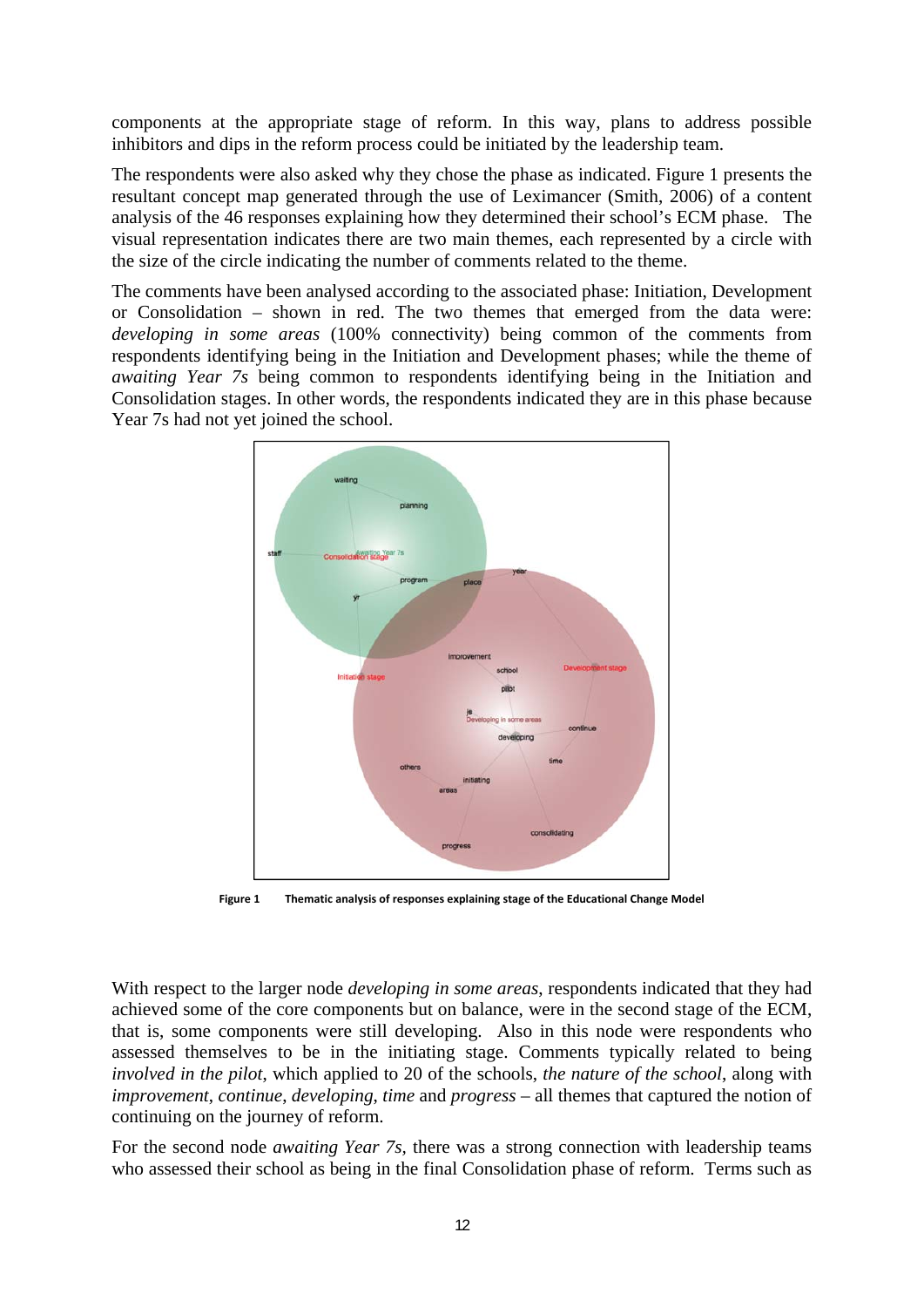*waiting* and *planning* were typically used by respondents. While this group was smaller (41 of 247 schools), it was noteworthy that these respondents generally considered their school to be at consolidation, hence focussing on sustaining the reforms. This is somewhat ironic as in general these schools were absent of Year 7 students, so their reforms were more likely to be around Year 8 and Year 9 changes of practice.

# **Final thoughts**

The *Leading Change Development Program* played an important role in this major reform agenda in Queensland schools. It was informed by the international school reform literature and a broadening understanding around adolescent development and state and national education agendas focused on young adolescents. Mourshed et al. (2010) observed that major improvements in education systems often have their impetus grounded in a spark, typically being either a crisis or a major reform agenda, as in this case. Concerns had been raised around Queensland students' literacy and numeracy scores against national and international benchmarks for more than a decade, along with a national focus on the middle years of learning and state reform centred on the creation of Junior Secondary in Queensland government high schools. Notable about this project is the resource investment into ensuring congruence between the implementation of the reform and the willingness of leadership teams to drive it in a sustainable and consistent way across the state. The use of the ECM as the underpinning platform of the Program provided a framework that had emerged out of an evidence-based project (Pendergast et al, 2005) and informed by the literature in the field.

Looking ahead to the future, it is pertinent to consider the insights from a recent report presented by the OECD (2015) entitled *Education Policy Outlook 2015: Making reforms happen*. The authors reveal the scale and scope of education reforms being undertaken in the 34 OECD member countries and details more than 450 separate initiatives in the past seven years. One of the most important observations of this collection is:

[O]nce new policies are adopted, there is little follow-up. Only 10% of the policies considered in this dataset have been evaluated for their impact. Measuring policy impact more rigorously and consistently will not only be cost effective in the long run, it is also essential for developing the most useful, practicable and successful education policy options (OECD 2015, p. 20).

A key recommendation following this major change in Queensland state education, hence, is the need for an appropriate evaluation of the reform, the timing of which should be informed by the ECM which indicates a suitable timeline for evaluation is after most schools have located themselves in the Consolidation Phase, that is, 3-5 years after the major reform in 2018-2020.

## **Acknowledgments**

The Program team thank the Department of Education, Training and Employment, Queensland for the vision, commitment and collaboration in undertaking this important work.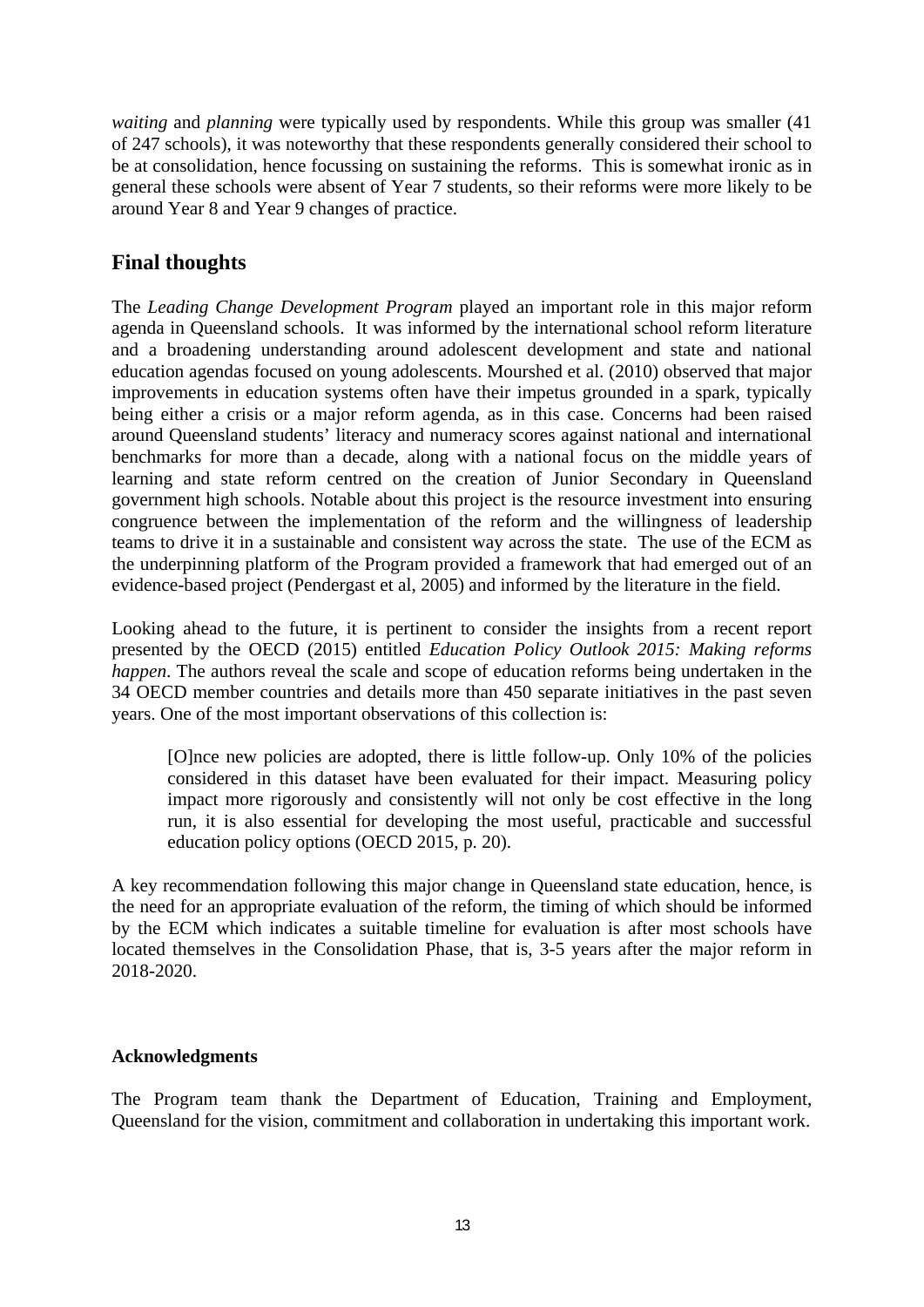#### **References**

- Australian Curriculum, Assessment and Reporting Authority (ACARA). (2013). *National Assessment Program: Literacy and Numeracy.* Retrieved from http://www.nap.edu.au/naplan/naplan.html
- Australian Council for Educational Research (ACER). (2012). *Junior Secondary theory and practice.* Brisbane, QLD: Queensland Government, Department of Education and Training.
- Australian Institute of Teaching and School Leadership (AITSL). (2012). *The Australian charter for the professional learning of teachers and school leaders*. Carlton South, VIC: Author.
- Daraganova, G., Edwards, B., & Sipthorp, M. (2013). Growing up in Australia: The Longitudinal Study of Australian Children. Using National Assessment Program: Literacy and Numeracy (NAPLAN) data in the Longitudinal Study of Australian Children (LSAC). Technical Paper No. 8. Canberra, ACT: Australian Government Department of Families, Housing, Community Services and Indigenous Affairs.
- Department of Education and Training (DET). (2010). *A flying start for Queensland children: Education Green Paper*. Brisbane, QLD: Author.
- Dinham, S., & Rowe, K. (2007). *Teaching and learning in middle schools: A review of the literature.* Camberwell, VIC: ACER.
- Garvis, S., Pendergast, D., Twigg, D., Fluckiger, B., Kanasa, H., Phillips, C., … & Leach, D. (2013). The Victorian early years learning and development framework: Managing change in a complex environment. *Australasian Journal of Early Childhood, 38*(2), 86-94.
- Goos, M., Mills, M., Gilbert, R., Gowlett, C., Wright. T., Renshaw, P., … & Honan, E. (2008). *Longitudinal study of teaching and learning in Queensland state schools (Stage 1).* Brisbane, QLD: Department of Education, Training and the Arts.
- Fullan, M. (2001). *Leading in a culture of change*. San Francisco: Jossey-Bass.
- Hattie, J. (2003). Teachers make a difference, what is the research evidence? Presented at the Australian Council for Educational Research Annual Conference, Building Teacher Quality research conference, Melbourne, 19-21 October. Retrieved from http://research.acer.edu.au/research\_conference\_2003/4
- Kotter, J. (1996). *Leading change*. Boston, MA: Harvard Business School Press.
- Kotter, J., & Cohen, D. (2002). *The heart of change*. Boston, MA: Harvard Business School Press.
- Luke, A., Elkins, J., Weir, K., Land, R., Carrington, V., Dole, S., Pendergast, D., Kapitzke, C., van Kraayenoord, C., Moni, K., McIntosh, A., Mayer, D., Bahr, M., Hunter, L., Chadbourne, R., Bean, T., Alverman, D., Stevens, L. (2003). *Beyond the Middle: A Report about Literacy and Numeracy Development of Target Group Students in the Middle Years of Schooling, Volume 1.* Brisbane: JS McMillan Printing Group.
- Main, K. (2013). Australian middle years' reform: A focus on teachers and leaders as the subjects and agents of change. In I. R. Haslam, M. S. Khine, & I. M. Saleh (Eds.), *Large scale reform and social capital building: The professional development imperative* (pp. 180-197). London, UK: Routledge.